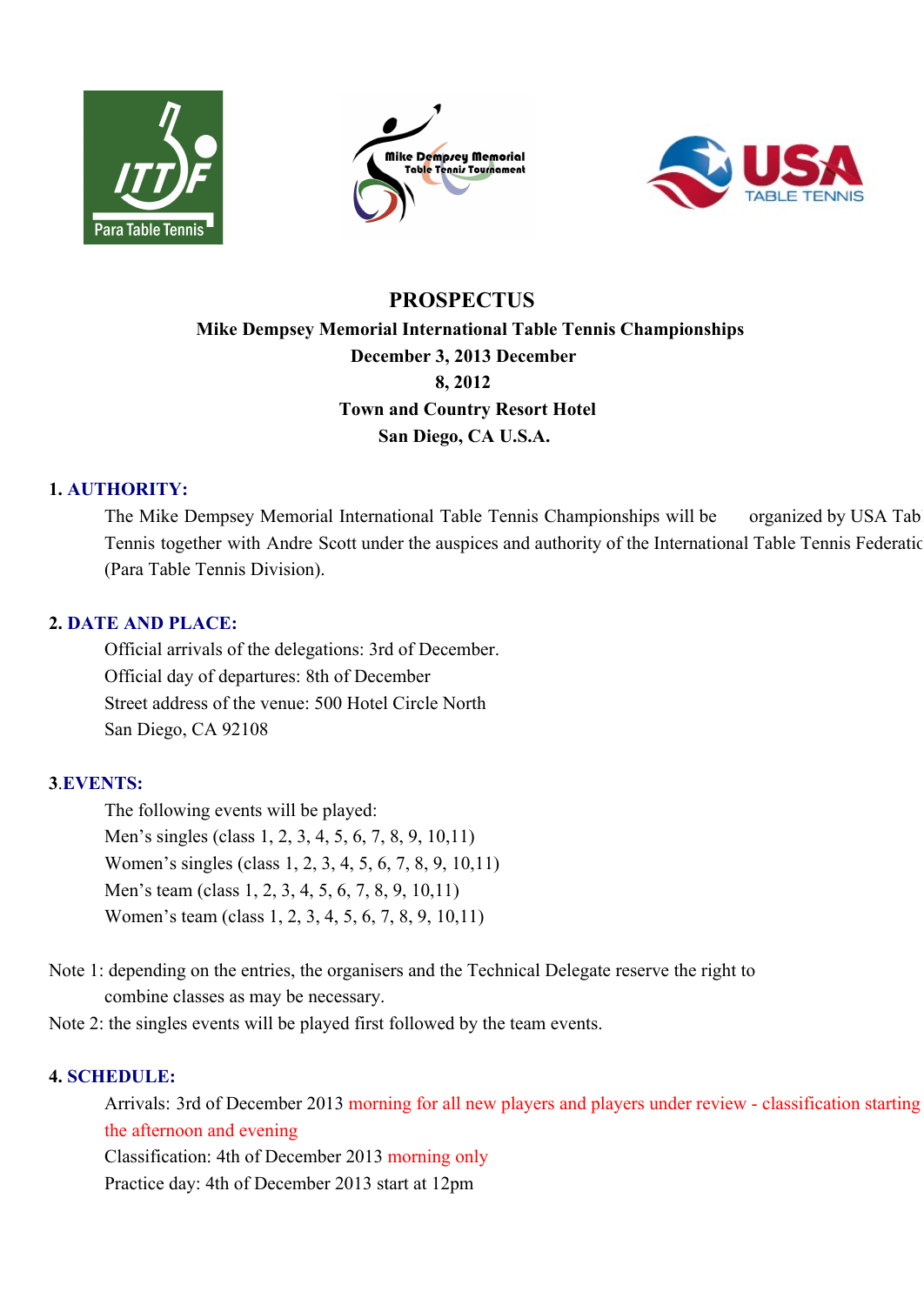Technical meeting: 4th of December 2013 Opening ceremony 5th of December 2013 Competition days: 5th , 6th, and 7th of December 2013 Closing ceremony: 7th of December 2013 Departures: 8th of December 2013 Dates for the singles events: 5th and 6th of December 2013 Dates for the team events: 6th and 7th of December 2013 Note: There is a Training Camp 29th of November till 3rd of December 2013. Please contact Andre Scott at mdmtt1@gmail.com for details

## **5. RULES:**

The event will be conducted in accordance with the current Laws of Table Tennis, the Regulations for International Competitions and specific PTT directives (which may be amended from time to time).

\*\*\* Cigarette smoking within 15 feet of any venue's access point will result in an automatic DEFAULT! \*\*\*

## **6. EQUIPMENT:**

The following equipment will be used: Tables: JOOLA Competition tables: 18 Warm up tables: 18 Training tables: 18 Nets: JOOLA Balls: White Nittaku ★★★ Floor: Teraflex Sports Flooring Note: All 36 tables are wheelchair accessible.

# **7. ELIGIBILITY**

The event is open to players who are eligible to represent their national association according to the ITTF Handbook 20122013.

### **8. OFFICIAL ORGANIZER**

Name: USA Table Tennis Physical/postal address: 4065 Sinton Road, Suite 120 Colorado Springs, CO 80907 Email: [jasnausa@hotmail.com](mailto:jasnausa@hotmail.com) Phone: 8177154062 Fax: 7196326071 Attn: Jasna Rather, write on fax Tournament Director: Andre F. Scott

# **9. TECHNICAL DELEGATE FOR THE EVENT**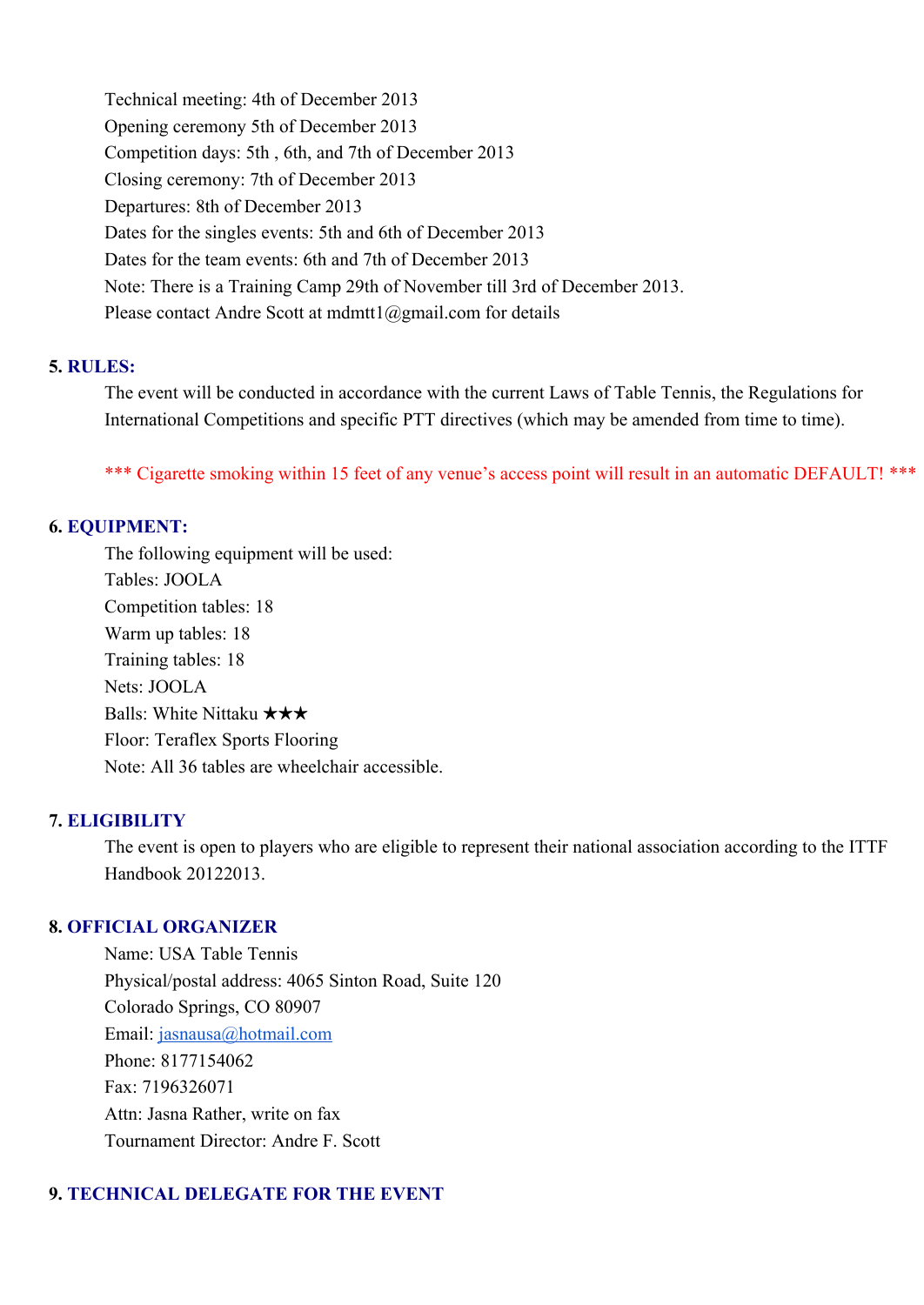Name: Karol Ziduliak Email: [karolzdlk@gmail.com](mailto:karolzdlk@gmail.com) Phone: 6045270010 Fax:

#### **10**. **REFEREE**

Name: TBA Email:

### **11. CLASSIFIER**

The classifiers are: Sharon Brooks plus others TBA

#### **12 CLASSIFICATION**

All new players and players who are to have their classification reviewed must be present in time for classification: The morning of 3rd of December 2013, classification starting in the afternoon and evening a finishing on 4th of December morning.

#### *This is very important as players not present on time may not be classified.*

All players should bring with them their medical diagnosis and any other medical information relevant to the classification. They should report to classification with these documents, dressed as if they are going to play match and with all their table tennis equipment including sports chairs. All players and support staff a expected to cooperate fully in the classification process.

### **13. PARTICIPATION QUOTAS**

A player may only play in the class indicated on his or her international classification card unless, due to the lo number of players, his or her class is combined with the next class or classes. Then they may play in the ne higher class event.

The minimum entry for a singles class to be played is 4 players. For Fa20 events, the maximum number of entries per association per class is 6 plus 2 extra juniors.

The minimum entry for a team event to be played is 4 teams with 2, 3 or 4 players forming a team.

In Fa20 events, a maximum 2 teams per Association may be entered where all players are from the same Association.

Players from different countries may form a team in the team event in Fa20 competitions, but if there are 3 players in the same event from the same Association, only the  $3<sup>rd</sup>$  lowest ranked player may form a team with a playe from another Association.

All other persons wishing to accompany a team (i.e. who are not members of the team) are subject to special charges and should contact the organisers for further information. These packages are limited and subject to availability of places in the official hotels. Priority will be given to the Official Party of all the delegations.

## **14. ENTRY PROCESS**

Only entries submitted by or endorsed by the national association will be accepted (national paralympi committees are advised to contact the national association urgently to confirm this system of entry).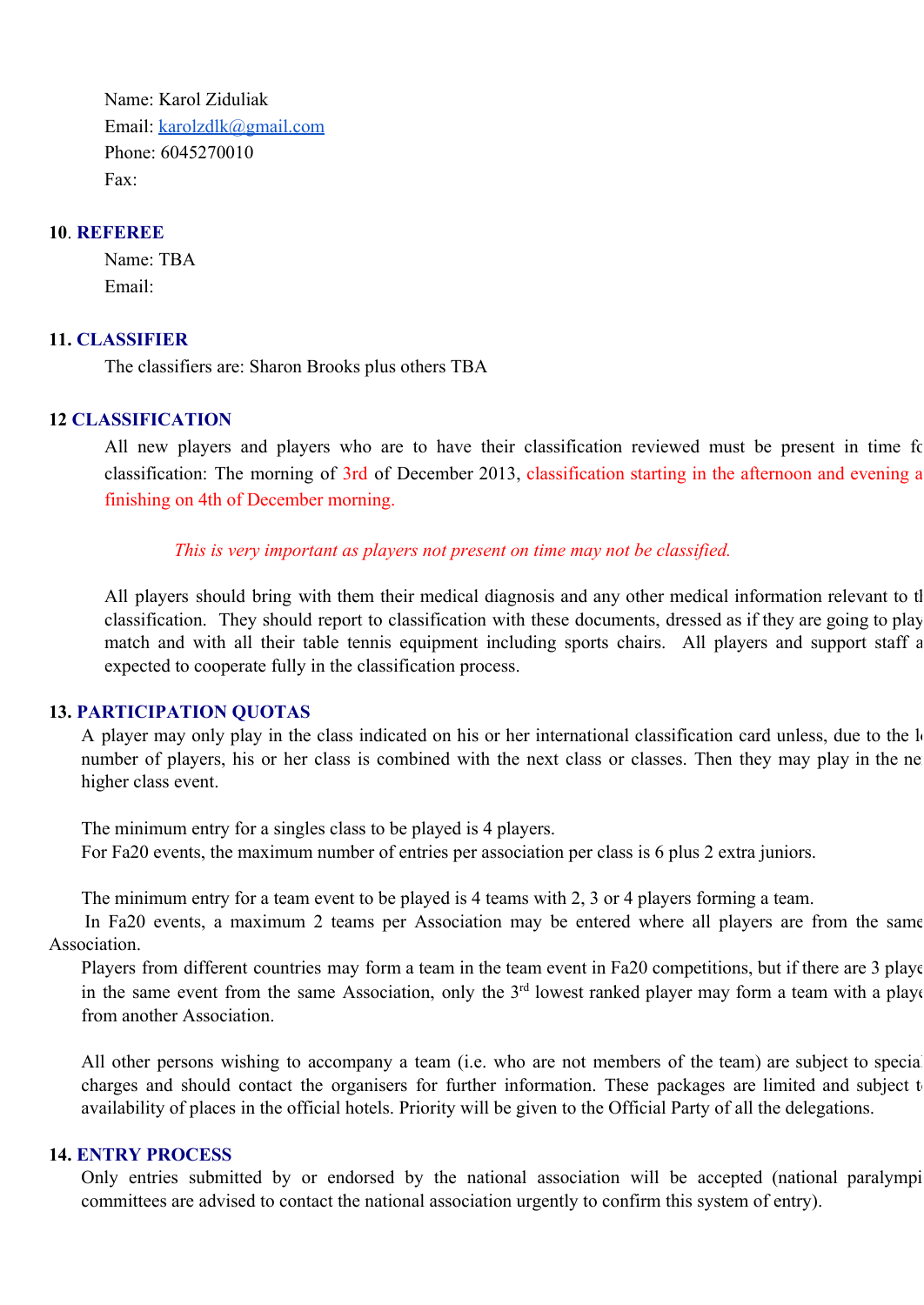All players must bring with them a valid passport which will be copied for the ITTF database.

**The first entry** (entry by number) deadline is: 21st of August 2013 **The second entry** (entry by name) deadline is: 11th of October 2013

In order to secure full participation, national associations failing to confirm their participation according deadlines will be removed from the list of participants.

The limit on the number of entries is 250 players. Number of wheelchair accessible rooms for class 1 and class 2 is 25.

# **15. SYSTEM OF PLAY**

*Singles events:* the first stage will be played in a round-robin basis in groups of even numbered players but there shall not be less than 3 and not more than 5 players in a group and priority will be given to groups of 4 players. there are 5 or less players, the event will be played as a round-robin without knock-out. Two players advance from each group to the second stage which will be played in a knock-out format.

*Team events:* the first stage will be played in a round-robin basis with priority given to groups of 3 teams with th winner and runner-up in each group advancing to play in the knock-out rounds. If there are 5 or less teams, the event will be played in a round-robin format without knock-out.

Teams will play as follows: A vs X; B vs Y; Doubles; A vs Y; B vs X

#### *General:*

The numbers of groups will be decided by the TD and the referee in cooperation with the organising committee. the number of groups in an event is decided not to be a multiple of 2 (e.g. 2, 4 or 8 etc.), winners from the group with the highest ranked seeded players shall have byes in the first round of the second stage, in ranking order.

All matches will be played to the best of 5 games. Medals will be awarded for gold  $(1<sup>st</sup>)$ , silver  $(2<sup>nd</sup>)$  and 2 bronzes (for losing semifinalists)

#### **16. SEEDING**

Seeding for all the events will be done according to the latest ITTF PTT rating list at the time of the draws.

### **17. TECHNICAL MEETING**

The technical meeting will be held on 4th of December - at a time and place announced on your arrival.

# **18. DRAWS**

The draws will be done for the singles events on 4th of December and for the team events on the 5th of December afternoon.

# **19. PERSONS ON THE BENCH**

The following persons on the bench are permitted:

- 1. In singles events, 1 seat for a coach on the playing field (behind the surrounds).
- 2. In the team events 5 seats for one (1) coach and up to 4 players of the team playing the match.
- 3. No other players or personnel may have access to the area behind the surrounds or the playing area. Special provisions and seating areas will be made for medical personnel.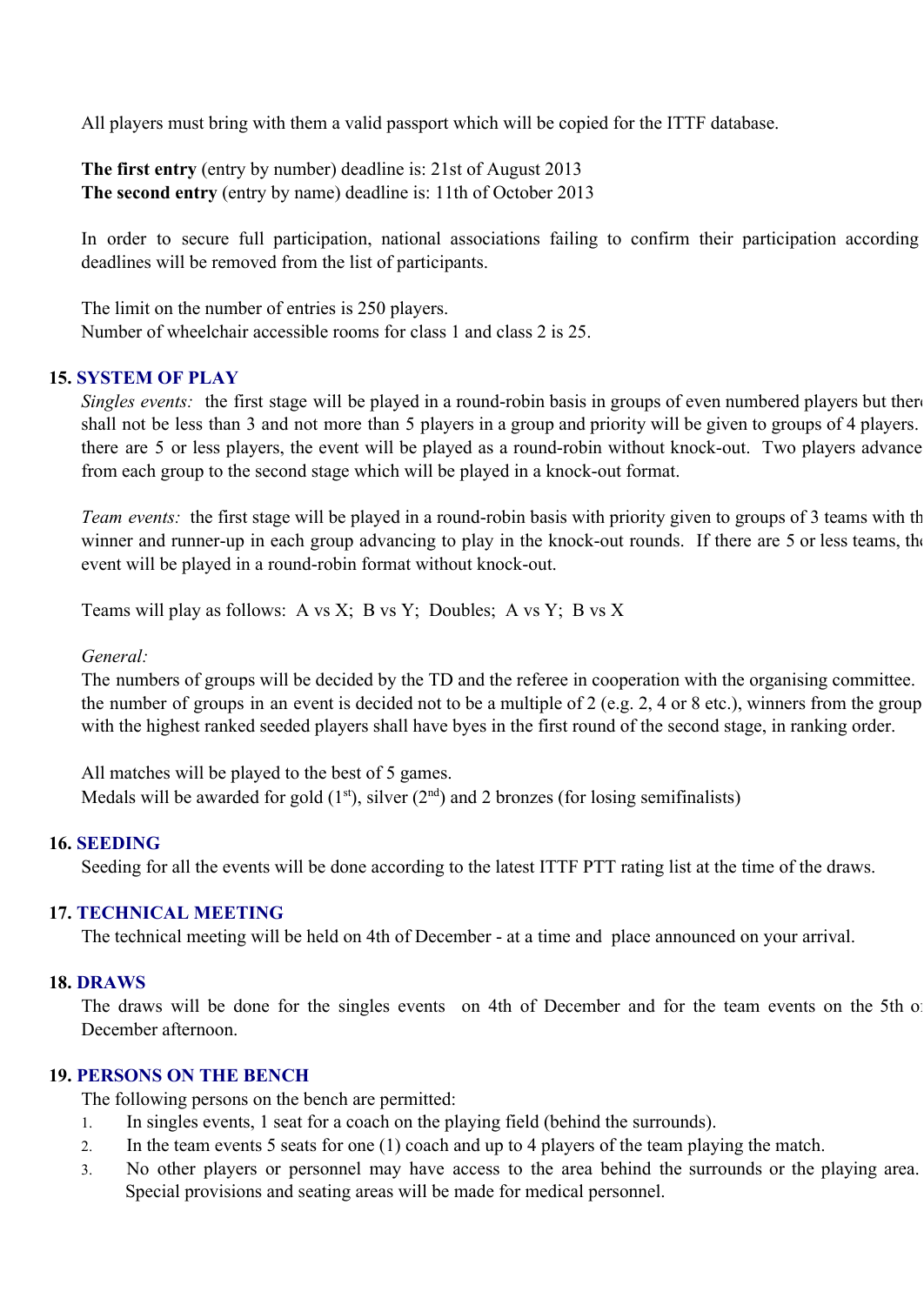#### **20. ENTRY FEES**

For PTT events, the entry fees include accommodation (including banquet ticket), capitation fees, and a gift car for \$270 for meal. (The gift card can be used in any restaurant of the hotel and Shopping Mall ) The entry fees have to be paid in US Dollars to the organisers as set out below, \$950 per person sharing a room (and \$1,265 if a single room is desired).

Entry to be submitted with the **first entry**: \$285 per person sharing (2 in a room) \$380 per person in a single room

Entry to be submitted with the **second entry**: \$665 per person sharing (2 in a room) \$885 per person in a single room

Extra fees for extra night \$190 per person per night sharing a room \$253 per person per night in a single room

Should there be additional team members, the fee is the same for 1st and 2nd entry form. Should there be any spectators or supporters, they should contact the organizers to enquire if a package is available to them.

Payments should be made as follows:

Intermediary Bank Correspondent Bank: Wells Fargo Bank International Correspondent Bank Address: San Francisco, CA, USA Correspondent Bank SWIFT BIC: WFBIUS6S (SWIFT Field 57a)

Beneficiary Bank: FirstBank of Colorado Beneficiary Bank SWIFT: FBCRUS51 Beneficiary's Bank ABA: 107005047 Beneficiary's Account Number: 2286003073 Beneficiary's Name: US Table Tennis Association Beneficiary's Address: 4065 Sinton Rd., Suite 120 (SWIFT Field 59) Colorado Springs, CO 80907 USA All wire fees must be paid by remitter using the SWIFT standard: OUR

All bank charges are for the cost of the party making the payment.

# **21. OFFICIAL HOTELS**

The hotel for **teams** and **officials**: Name: Town and Country Resort Hotel Physical/postal address: 500 Hotel Circle North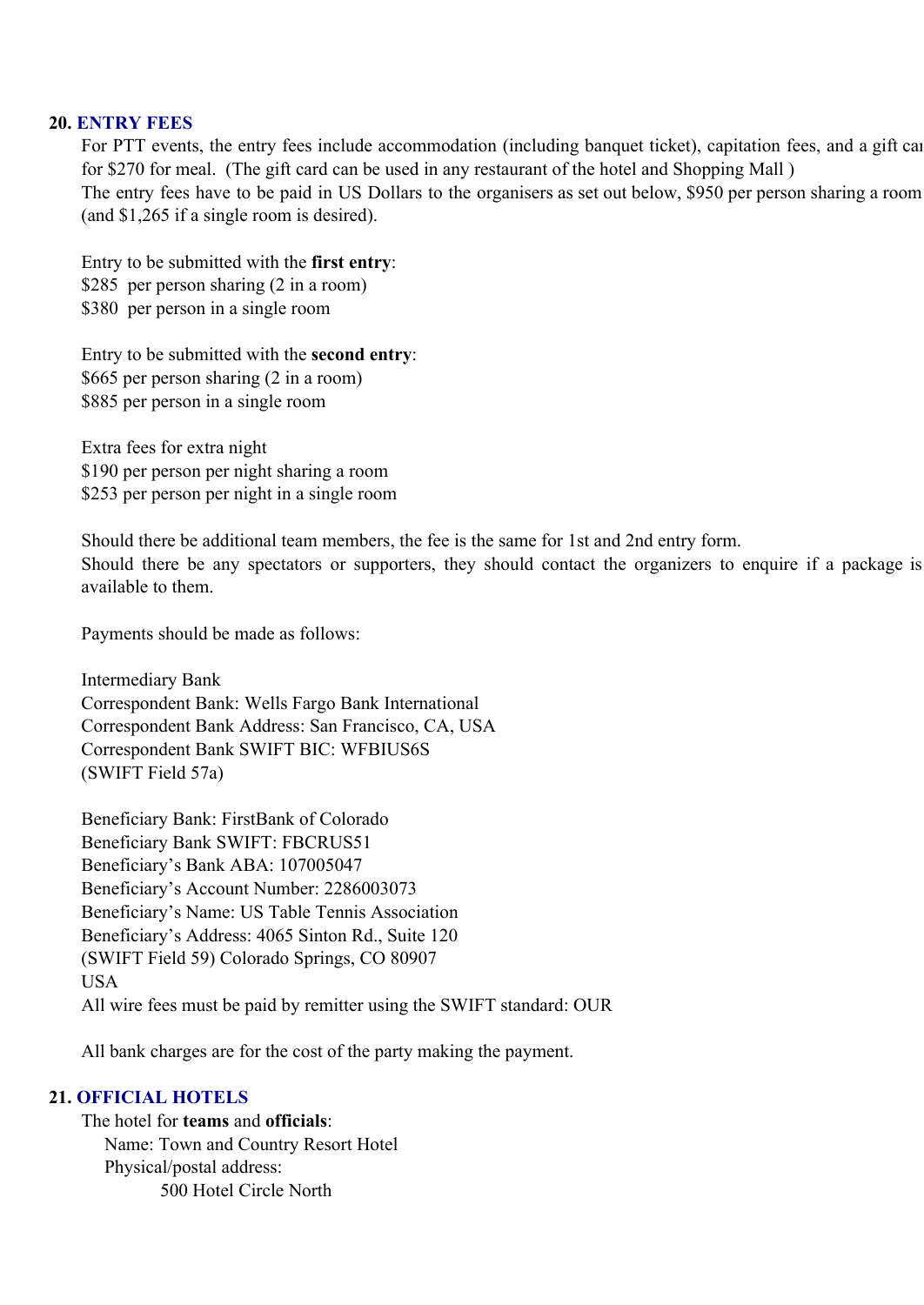San Diego, CA 92108 E-mail: [leads@towncountry.com](mailto:leads@towncountry.com) Phone: (619) 291-7131 Fax: (619) 291-3584 Website address: [http://www.towncountry.com/](http://www.google.com/url?q=http%3A%2F%2Fwww.towncountry.com%2F&sa=D&sntz=1&usg=AFQjCNH5WapankdlBcRl4zSV0oGsloYEBw)

# **22. TRANSPORTATION**

The organizers will provide transportation for teams and officials from and to San Diego International Airport (SAN) and hotel. Note: Venue is in the hotel. No need for transportation from hotel to venue.

# **23. OBLIGATIONS**

All players entered must compete against any other participating player and by entering, agree to be bound by th ITTF Anti-Doping, Anti-Harassment and Classification policies and procedures during the event. The entry form contain an undertaking to be signed by a responsible official of the nominating Association and the team member covering these matters and no entry will be accepted unless such an undertaking has been given.

Similarly, it is the responsibility of the association, player or team member to ensure that he or she has adequa medical, travel and other appropriate insurance.

## **24. TELEVISION, MOTION PICTURE AND INTERNET COVERAGE CONDITIONS**

By entering the event, all participants agree to abide by all ITTF rules and by the rules and regulations of the organisers. All associations, teams and individual players agree to be abide by the rulings of the ITTF and i agents in all matters concerning television coverage, video, internet web casting, motion picture coverage, an photographic coverage of any kind. Participants release all rights, or rights held by their agents or sponsors, in a matters relating to television and web casting coverage, video and motion picture coverage, and photographi coverage of any kind; and hence accept such coverage during the event. Any participant, when called upon, must appear promptly to press conferences or medal presentations and follow the procedures set by the ITTF and the organisers.

# **25. CANCELLATION POLICY**

The policy applies as follows:

- 25.1 cancellation after the first entry but before the second entry: the first entry fee is forfeited.
- 25.2 cancellations after the second entry: the first entry fee plus an additional 30% of the entry fee is forfeited i. a total of 60% of the total entry fee.
- 25.3 cancellations within 10 calendar days of the arrival date will be decided by the organisers in consultation with the TD.

This is provided that the player is not able to prove circumstances beyond his or her control e.g. admission to hospital.

# **26. VISAS**

Should you need assistance to apply for a visa (e.g. a letter of invitation), please provide the organisers with the following details:

- Full name as in passport
- Function in the team
- Passport number
- Passport expiry date